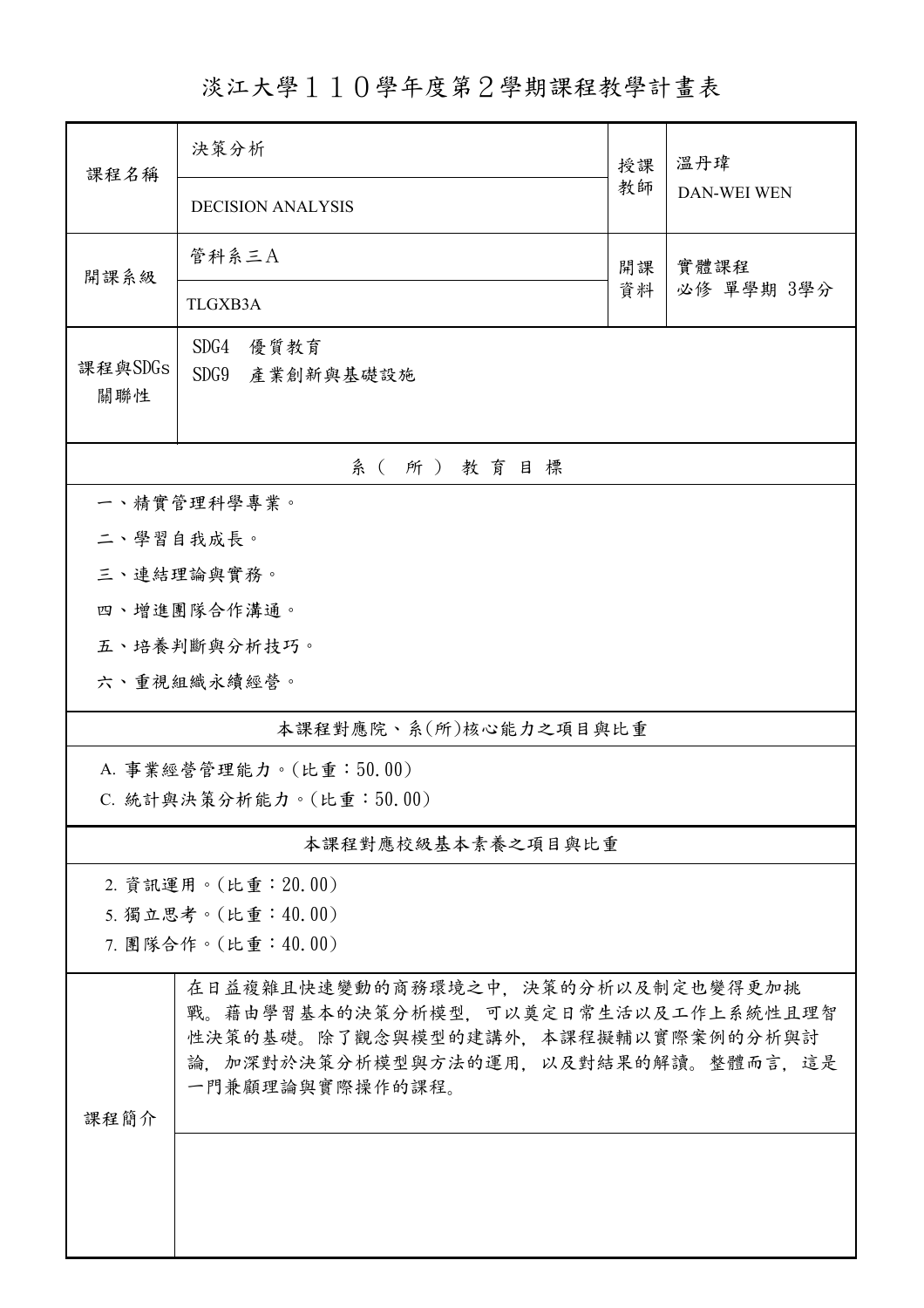|                |                                                                                                                                         |                                                                                                               |            | Business environment is getting more complex and dynamic nowadays.<br>making decision making more challenging. This course intends to introduce<br>basic decision analysis models to lay the foundation for decision making. In<br>addition, implementing the decision making models to solve case problems is<br>included in the course. To sum up, this course aims to both care about |                                       |  |  |  |
|----------------|-----------------------------------------------------------------------------------------------------------------------------------------|---------------------------------------------------------------------------------------------------------------|------------|------------------------------------------------------------------------------------------------------------------------------------------------------------------------------------------------------------------------------------------------------------------------------------------------------------------------------------------------------------------------------------------|---------------------------------------|--|--|--|
|                |                                                                                                                                         |                                                                                                               |            | decision analysis models and making decisions after the analysis.                                                                                                                                                                                                                                                                                                                        |                                       |  |  |  |
|                |                                                                                                                                         |                                                                                                               |            | 本課程教學目標與認知、情意、技能目標之對應                                                                                                                                                                                                                                                                                                                                                                    |                                       |  |  |  |
|                | 將課程教學目標分別對應「認知 (Cognitive)」、「情意 (Affective)」與「技能(Psychomotor)」<br>的各目標類型。                                                               |                                                                                                               |            |                                                                                                                                                                                                                                                                                                                                                                                          |                                       |  |  |  |
|                | 一、認知(Cognitive):著重在該科目的事實、概念、程序、後設認知等各類知識之學習。<br>二、情意(Affective):著重在該科目的興趣、倫理、態度、信念、價值觀等之學習。<br>三、技能(Psychomotor): 著重在該科目的肢體動作或技術操作之學習。 |                                                                                                               |            |                                                                                                                                                                                                                                                                                                                                                                                          |                                       |  |  |  |
| 序<br>號         | 教學目標(中文)                                                                                                                                |                                                                                                               |            | 教學目標(英文)                                                                                                                                                                                                                                                                                                                                                                                 |                                       |  |  |  |
| 1              |                                                                                                                                         | 認識基礎決策分析模型                                                                                                    |            | Know basic decision analysis models                                                                                                                                                                                                                                                                                                                                                      |                                       |  |  |  |
| 2              | 運用決策分析模型解決問題                                                                                                                            |                                                                                                               |            | Apply decision analysis models to solve problems                                                                                                                                                                                                                                                                                                                                         |                                       |  |  |  |
| 3 <sup>1</sup> | 與運用                                                                                                                                     | 透過實作體會決策分析模型的選擇 <br>Understand the selection and implementation of data<br>analysis models in problem solving |            |                                                                                                                                                                                                                                                                                                                                                                                          |                                       |  |  |  |
|                |                                                                                                                                         |                                                                                                               |            | 教學目標之目標類型、核心能力、基本素養教學方法與評量方式                                                                                                                                                                                                                                                                                                                                                             |                                       |  |  |  |
| 序<br>號         | 目標類型                                                                                                                                    | 院、系(所)<br>核心能力                                                                                                | 校級<br>基本素養 | 教學方法                                                                                                                                                                                                                                                                                                                                                                                     | 評量方式                                  |  |  |  |
| $\mathbf{1}$   | 認知                                                                                                                                      | $\mathcal{C}$                                                                                                 | 5          | 講述、實作                                                                                                                                                                                                                                                                                                                                                                                    | 測驗、作業                                 |  |  |  |
| $\overline{2}$ | 技能                                                                                                                                      | A                                                                                                             | 2          | 講述、實作                                                                                                                                                                                                                                                                                                                                                                                    | 作業、討論(含課<br>堂、線上)、報告(含口<br>頭、書面)      |  |  |  |
| 3              | 技能                                                                                                                                      | $\mathbf{A}$                                                                                                  | 7          | 實作                                                                                                                                                                                                                                                                                                                                                                                       | 討論(含課堂、線<br>上)、實作、報告(含口<br>頭、書面)、活動參與 |  |  |  |
|                |                                                                                                                                         |                                                                                                               |            | 授課進度表                                                                                                                                                                                                                                                                                                                                                                                    |                                       |  |  |  |
| 週<br>次         | 日期起訖                                                                                                                                    | 內 容 (Subject/Topics)<br>備註                                                                                    |            |                                                                                                                                                                                                                                                                                                                                                                                          |                                       |  |  |  |
| 1              | $111/02/21$ ~<br>111/02/25                                                                                                              | 課程說明                                                                                                          |            |                                                                                                                                                                                                                                                                                                                                                                                          |                                       |  |  |  |
| 2              | $111/02/28$ ~<br>111/03/04                                                                                                              | 多準則決策                                                                                                         |            |                                                                                                                                                                                                                                                                                                                                                                                          |                                       |  |  |  |
| 3              | $111/03/07$ ~<br>111/03/11                                                                                                              | 多屬性決策                                                                                                         |            |                                                                                                                                                                                                                                                                                                                                                                                          |                                       |  |  |  |
| 4              | $111/03/14$ ~<br>111/03/18                                                                                                              | 多目標規劃                                                                                                         |            |                                                                                                                                                                                                                                                                                                                                                                                          |                                       |  |  |  |
| 5              | $111/03/21$ ~<br>111/03/25                                                                                                              | K-Nearst與應用                                                                                                   |            |                                                                                                                                                                                                                                                                                                                                                                                          |                                       |  |  |  |
| 6              | $111/03/28$ ~<br>111/04/01                                                                                                              | 放假                                                                                                            |            |                                                                                                                                                                                                                                                                                                                                                                                          |                                       |  |  |  |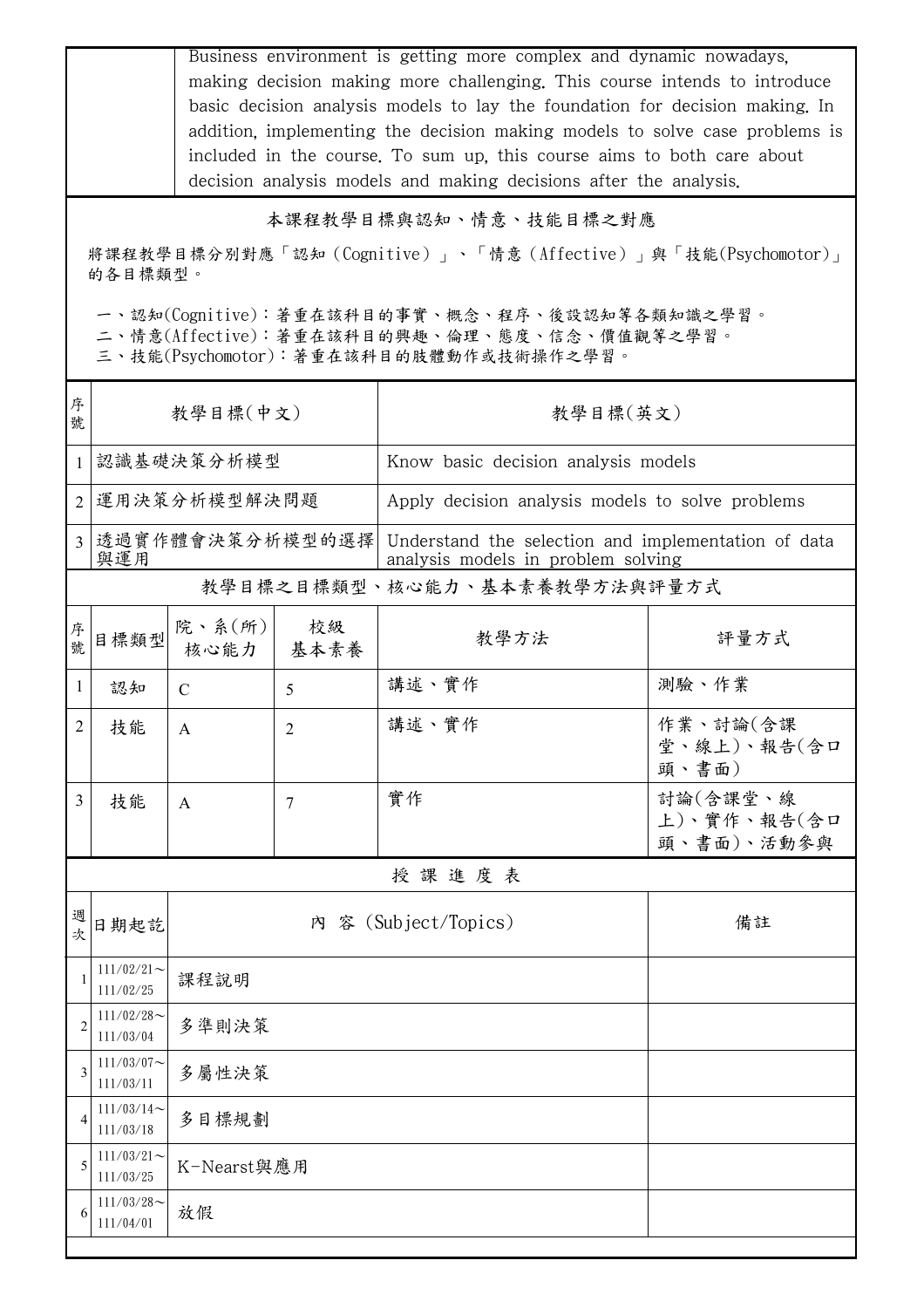|              | $111/04/04$ ~<br>111/04/08 | 支持向量機與應用                                                                                                                                                                                                                                                                                                             |  |  |
|--------------|----------------------------|----------------------------------------------------------------------------------------------------------------------------------------------------------------------------------------------------------------------------------------------------------------------------------------------------------------------|--|--|
| 8            | $111/04/11$ ~<br>111/04/15 | Decision tree 與應用                                                                                                                                                                                                                                                                                                    |  |  |
| 9            | $111/04/18$ ~<br>111/04/22 | Random forest 與應用                                                                                                                                                                                                                                                                                                    |  |  |
| 10           | $111/04/25$ ~<br>111/04/29 | 期中考試週                                                                                                                                                                                                                                                                                                                |  |  |
| 11           | $111/05/02$ ~<br>111/05/06 | Pandas套件                                                                                                                                                                                                                                                                                                             |  |  |
| 12           | $111/05/09$ ~<br>111/05/13 | 鐵達尼號                                                                                                                                                                                                                                                                                                                 |  |  |
| 13           | $111/05/16$ ~<br>111/05/20 | 系所生源分析                                                                                                                                                                                                                                                                                                               |  |  |
| 14           | $111/05/23$ ~<br>111/05/27 | 業務銷售分析                                                                                                                                                                                                                                                                                                               |  |  |
| 15           | $111/05/30$ ~<br>111/06/03 | 文字處理                                                                                                                                                                                                                                                                                                                 |  |  |
| 16           | $111/06/06$ ~<br>111/06/10 | Amazon 商品評論分析初探                                                                                                                                                                                                                                                                                                      |  |  |
| 17           | $111/06/13$ ~<br>111/06/17 | 期末報告                                                                                                                                                                                                                                                                                                                 |  |  |
| 18           | $111/06/20$ ~<br>111/06/24 | 期末考試週                                                                                                                                                                                                                                                                                                                |  |  |
| 修課應<br>注意事項  |                            | 1、課堂進行中有安排隨堂的作業,作為平時分數之依據之一,故不接受課堂結束<br>後補交。<br>由於修課人數較多,教室走道空間較小,請同學準時進教室,以維持課堂品<br>$2\sqrt{ }$<br>質。<br>本課程期中考採紙筆測試,可攜帶一張A4雙面筆記,請同學即早準備。<br>$3\sqrt{2}$<br>期末的實作分數包含小組內互評、小組間互評 公開展示得分, 以及教師評<br>4,<br>量<br>屬於多元的評分,故需要同學儘早開始準備與投入。<br>5、若課程規劃有需要注意與調整之處,可隨時與教師或二位課助聯絡,您的建議<br>是本課程進步的動力。<br>6、本教學計畫表保留依課程進展調整的權力。 |  |  |
| 教學設備         |                            | 電腦、投影機、其它(互動式教學工具)                                                                                                                                                                                                                                                                                                   |  |  |
| 教科書與<br>教材   |                            | 翁振益、周瑛琪等,2007,決策分析方法與應用,華泰文化<br>徐聖訓, 2019, 一行指令學Python-用Pandas掌握商務大數據分析, 全華圖書                                                                                                                                                                                                                                        |  |  |
| 參考文獻         |                            | 段念祖, 2006. 決策管理與分析, 高立<br>徐聖訓,2020,一行指令學Python:用機器學習掌握人工智慧,全華圖書<br>Choudhury, Prithwiraj Allen, Ryan T. and Endres, Michael G., 2020, Machine<br>learning for pattern discovery in management research, Strategic Management<br>Journal.                                                                             |  |  |
|              | 批改作業<br>篇數                 | 篇(本欄位僅適用於所授課程需批改作業之課程教師填寫)                                                                                                                                                                                                                                                                                           |  |  |
| 學期成績<br>計算方式 |                            | ◆出席率: 96 ◆平時評量:40.0 % ◆期中評量:25.0 %<br>$\%$<br>◆期末評量:<br>◆其他〈實作報告〉:35.0 %                                                                                                                                                                                                                                             |  |  |
|              |                            |                                                                                                                                                                                                                                                                                                                      |  |  |